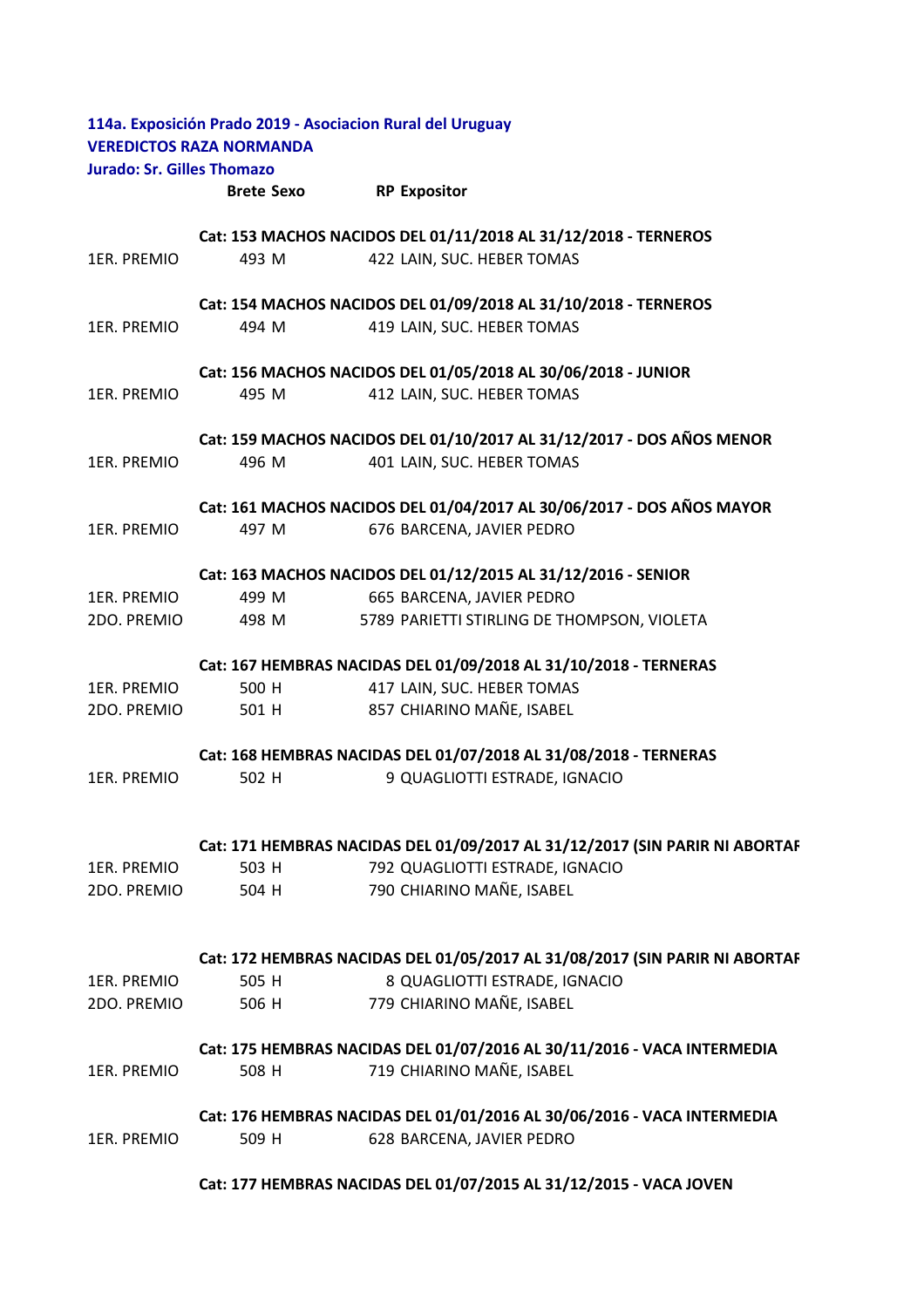| 1ER. PREMIO | 512 H                                | 638 CHIARINO MAÑE, ISABEL                                           |  |  |  |  |  |
|-------------|--------------------------------------|---------------------------------------------------------------------|--|--|--|--|--|
| 2DO. PREMIO | 510 H                                | 5 QUAGLIOTTI ESTRADE, IGNACIO                                       |  |  |  |  |  |
| 3ER. PREMIO | 511 H                                | 654 CHIARINO MAÑE, ISABEL                                           |  |  |  |  |  |
|             |                                      | Cat: 178 HEMBRAS NACIDAS DEL 01/01/2015 AL 30/06/2015 - VACA JOVEN  |  |  |  |  |  |
| 1ER. PREMIO | 513 H                                | 632 CHIARINO MAÑE, ISABEL                                           |  |  |  |  |  |
| 2DO. PREMIO | 514 H                                | 582 BARCENA, JAVIER PEDRO                                           |  |  |  |  |  |
|             |                                      | Cat: 180 HEMBRAS NACIDAS DEL 01/08/2012 AL 31/07/2014 - VACA ADULTA |  |  |  |  |  |
| 1ER. PREMIO | 516 H                                | 489 CHIARINO MAÑE, ISABEL                                           |  |  |  |  |  |
| 2DO. PREMIO | 515 H                                | 529 CHIARINO MAÑE, ISABEL                                           |  |  |  |  |  |
| 3ER. PREMIO |                                      | 517 H 5342 PARIETTI STIRLING DE THOMPSON, VIOLETA                   |  |  |  |  |  |
|             |                                      | Cat: 181 HEMBRAS NACIDAS ANTES DEL 31/07/2012 - VACA ADULTA         |  |  |  |  |  |
| 1ER. PREMIO | 518 H                                | 5275 PARIETTI STIRLING DE THOMPSON, VIOLETA                         |  |  |  |  |  |
|             | <b>CAMPEON TERNEROS</b>              |                                                                     |  |  |  |  |  |
|             | 493 M                                | 422 LAIN, SUC. HEBER TOMAS                                          |  |  |  |  |  |
|             | <b>RESERVADO CAMPEON TERNEROS</b>    |                                                                     |  |  |  |  |  |
|             | 494 M                                | 419 LAIN, SUC. HEBER TOMAS                                          |  |  |  |  |  |
|             | <b>CAMPEON JUNIOR</b>                |                                                                     |  |  |  |  |  |
|             | 495 M                                | 412 LAIN, SUC. HEBER TOMAS                                          |  |  |  |  |  |
|             | <b>CAMPEON DOS AÑOS MENOR</b>        |                                                                     |  |  |  |  |  |
|             | 496 M                                | 401 LAIN, SUC. HEBER TOMAS                                          |  |  |  |  |  |
|             | <b>CAMPEON DOS AÑOS MAYOR</b>        |                                                                     |  |  |  |  |  |
|             | 497 M                                | 676 BARCENA, JAVIER PEDRO                                           |  |  |  |  |  |
|             | <b>CAMPEON SENIOR</b>                |                                                                     |  |  |  |  |  |
|             | 499 M                                | 665 BARCENA, JAVIER PEDRO                                           |  |  |  |  |  |
|             | <b>RESERVADO CAMPEON SENIOR</b>      |                                                                     |  |  |  |  |  |
|             | 498 M                                | 5789 PARIETTI STIRLING DE THOMPSON, VIOLETA                         |  |  |  |  |  |
|             | <b>CAMPEONA TERNERAS</b>             |                                                                     |  |  |  |  |  |
|             | 502 H                                | 9 QUAGLIOTTI ESTRADE, IGNACIO                                       |  |  |  |  |  |
|             | <b>RESERVADA CAMPEONA TERNERAS</b>   |                                                                     |  |  |  |  |  |
|             | 500 H                                | 417 LAIN, SUC. HEBER TOMAS                                          |  |  |  |  |  |
|             | <b>TERCER MEJOR TERNERAS</b>         |                                                                     |  |  |  |  |  |
|             | 501 H                                | 857 CHIARINO MAÑE, ISABEL                                           |  |  |  |  |  |
|             | <b>CAMPEONA VAQUILLONA MAYOR</b>     |                                                                     |  |  |  |  |  |
|             | 503 H                                | 792 QUAGLIOTTI ESTRADE, IGNACIO                                     |  |  |  |  |  |
|             | RESERVADA CAMPEONA VAQUILLONA MAYOR  |                                                                     |  |  |  |  |  |
|             | 505 H                                | 8 QUAGLIOTTI ESTRADE, IGNACIO                                       |  |  |  |  |  |
|             | <b>TERCER MEJOR VAQUILLONA MAYOR</b> |                                                                     |  |  |  |  |  |
|             | 506 H                                | 779 CHIARINO MAÑE, ISABEL                                           |  |  |  |  |  |
|             | <b>CAMPEONA VACA INTERMEDIA</b>      |                                                                     |  |  |  |  |  |
|             | 509 H                                | 628 BARCENA, JAVIER PEDRO                                           |  |  |  |  |  |
|             | RESERVADA CAMPEONA VACA INTERMEDIA   |                                                                     |  |  |  |  |  |
|             | 508 H                                | 719 CHIARINO MAÑE, ISABEL                                           |  |  |  |  |  |
|             | <b>CAMPEONA VACA JOVEN</b>           |                                                                     |  |  |  |  |  |
|             | 513 H                                | 632 CHIARINO MAÑE, ISABEL                                           |  |  |  |  |  |
|             |                                      |                                                                     |  |  |  |  |  |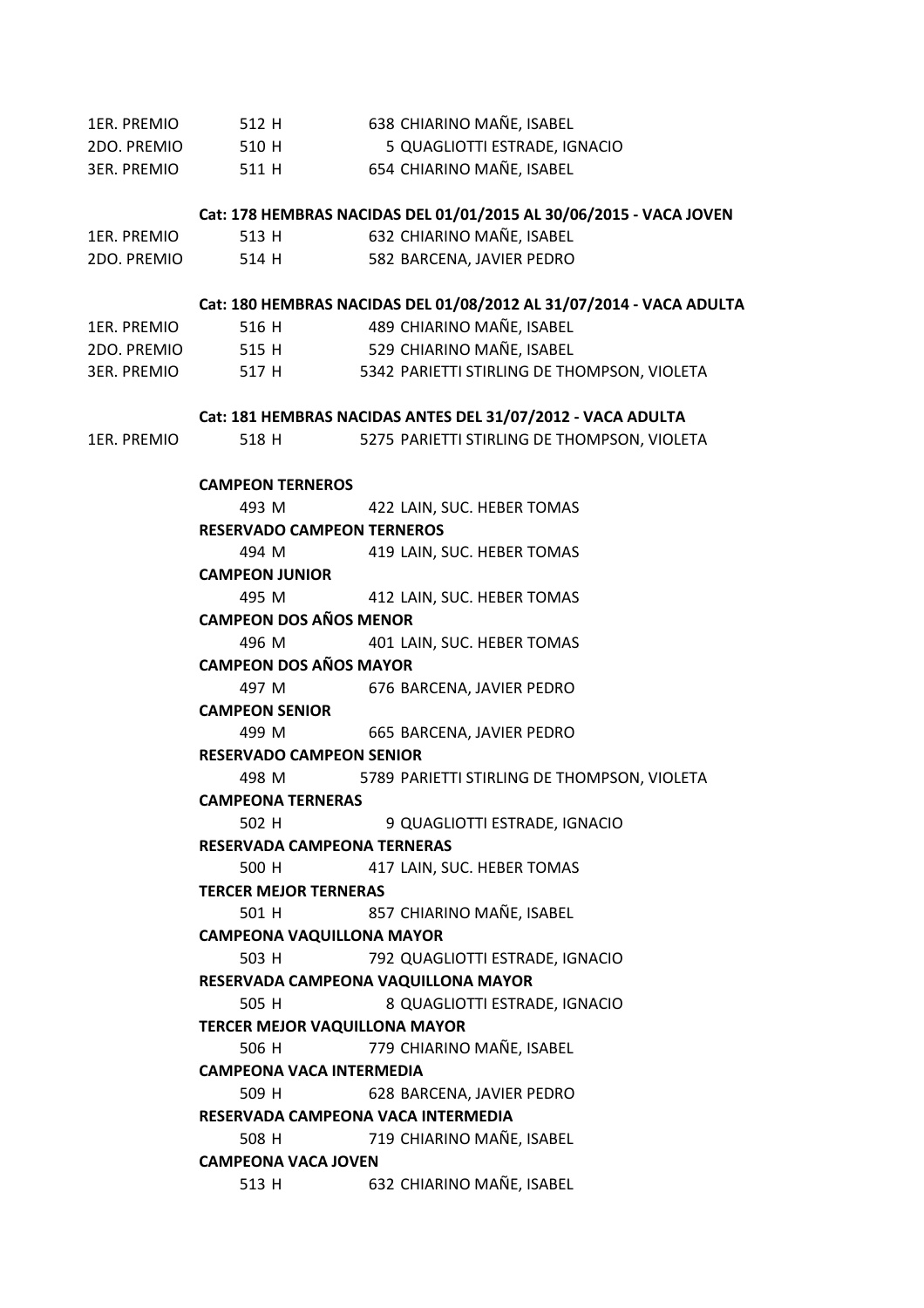512 H 638 CHIARINO MAÑE, ISABEL 510 H 5 QUAGLIOTTI ESTRADE, IGNACIO 516 H 489 CHIARINO MAÑE, ISABEL 515 H 529 CHIARINO MAÑE, ISABEL 518 H 5275 PARIETTI STIRLING DE THOMPSON, VIOLETA 496 M 401 LAIN, SUC. HEBER TOMAS 499 M 665 BARCENA, JAVIER PEDRO 495 M 412 LAIN, SUC. HEBER TOMAS 498 M 5789 PARIETTI STIRLING DE THOMPSON, VIOLETA 513 H 632 CHIARINO MAÑE, ISABEL 512 H 638 CHIARINO MAÑE, ISABEL 510 H 5 QUAGLIOTTI ESTRADE, IGNACIO 513 H 632 CHIARINO MAÑE, ISABEL 498 M 5789 PARIETTI STIRLING DE THOMPSON, VIOLETA 516 H 489 CHIARINO MAÑE, ISABEL **MEJOR TREN POSTERIOR DE MACHOS PREMIO CABAÑA LA VICTORIA A LA MEJOR CABEZA PREMIO CABAÑA LAS TAPERAS TERCER MEJOR MACHO CUARTO MEJOR MACHO GRAN CAMPEONA HEMBRA RESERVADA GRAN CAMPEONA HEMBRA PREMIO SANTA ISABEL A LA MEJOR UBRE PREMIO LA PRENDA AL MEJOR ANIMAL SIN DIST SEXO TERCER MEJOR VACA JOVEN CAMPEONA VACA ADULTA RESERVADA CAMPEONA VACA ADULTA TERCER MEJOR VACA ADULTA GRAN CAMPEON MACHO RESERVADO GRAN CAMPEON MACHO RESERVADA CAMPEONA VACA JOVEN**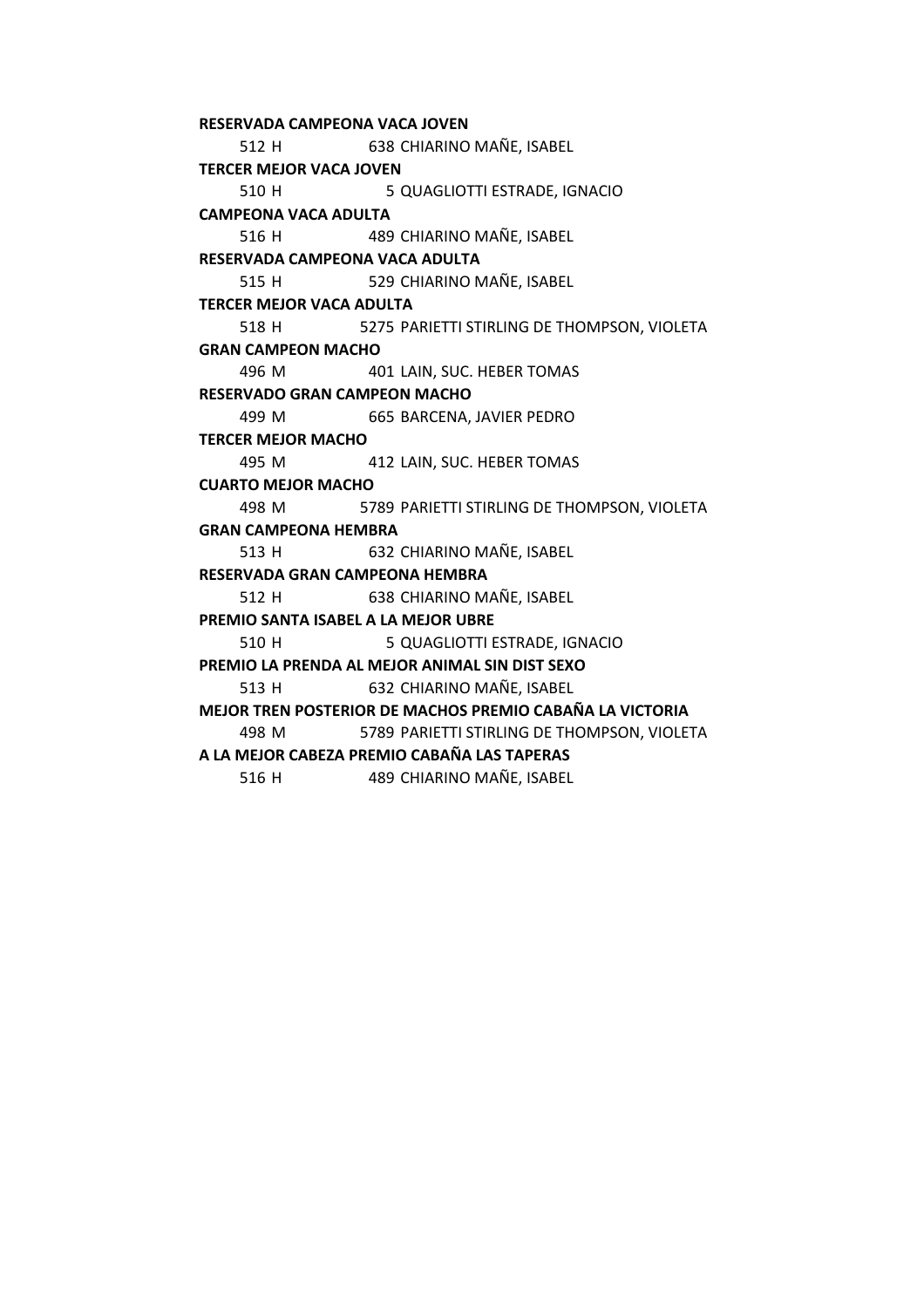**R) - VAQUILLONA** 

**R) - VAQUILLONA**